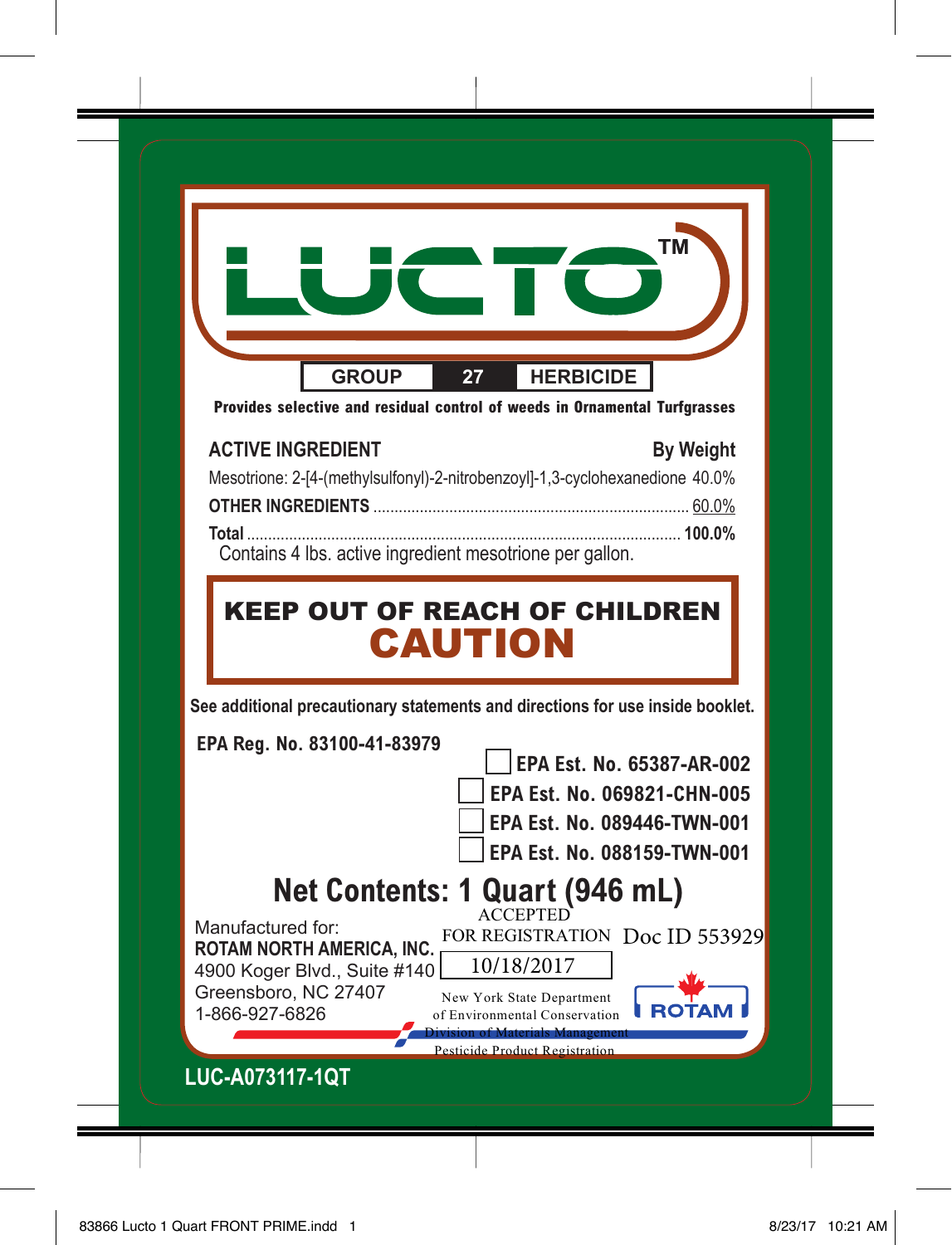

#### **Provides selective and residual control of weeds in Ornamental Turfgrasses**

| <b>ACTIVE INGREDIENT</b>                                                     | <b>By Weight</b> |
|------------------------------------------------------------------------------|------------------|
| Mesotrione: 2-[4-(methylsulfonyl)-2-nitrobenzoyl]-1,3-cyclohexanedione 40.0% |                  |
|                                                                              |                  |
|                                                                              | 100.0%           |
| Contains 4 lbs. active ingredient mesotrione per gallon.                     |                  |

## KEEP OUT OF REACH OF CHILDREN CAUTION

**See additional precautionary statements and directions for use inside booklet.**

**IF SWALLOWED** Call a poison control center or doctor immediately<br>for treatment advice. Have person sip a glass of water if able to swallow. Do not induce vomiting unless told to do so by the poison control center or doctor. Do not give anything to an unconscious person.

IF ON SKIN OR CLOTHING Take off contaminated clothing. Rinse skin immediately with plenty of water for 15-20 minutes. Call a poison control center or doctor for treatment advice.

**IF INHALED** Move person to fresh air. If person is not breathing, call 911 or an ambulance, then give artificial respiration, preferably by mouth-to-mouth, if possible. Call a poison control center or doctor for further treatment advice.

**IF IN EYES** Hold eye open and rinse slowly and gently with water for 15-20 minutes. Remove contact lenses, if present, after the first 5 minutes, then continue rinsing eye. Call a poison control center or doctor for treatment advice.

Have the product container or label with you when calling a poison control center or doctor, or going for treatment.

#### HOT LINE NUMBER

Have the product container or label with you when calling a poison control center or doctor, or going for treatment. For 24-Hour Medical Emergency Assistance (Human or Animal) call: **1-800-222-1222**. For Chemical Emergency Assistance (Spill, Leak, Fire, or Accident) call CHEMTREC: **1-800-424-9300**.

Manufactured for: **ROTAM NORTH AMERICA, INC.** 4900 Koger Blvd., Suite #140, Greensboro, NC 27407 1-866-927-6826 **LUC-A073117-1QT EPA Est. No. 65387-AR-002 EPA Est. No. 069821-CHN-005 EPA Est. No. 089446-TWN-001 EPA Est. No. 088159-TWN-001 EPA Reg. No. 83100-41-83979 Net Contents: 1 Quart (946 mL)**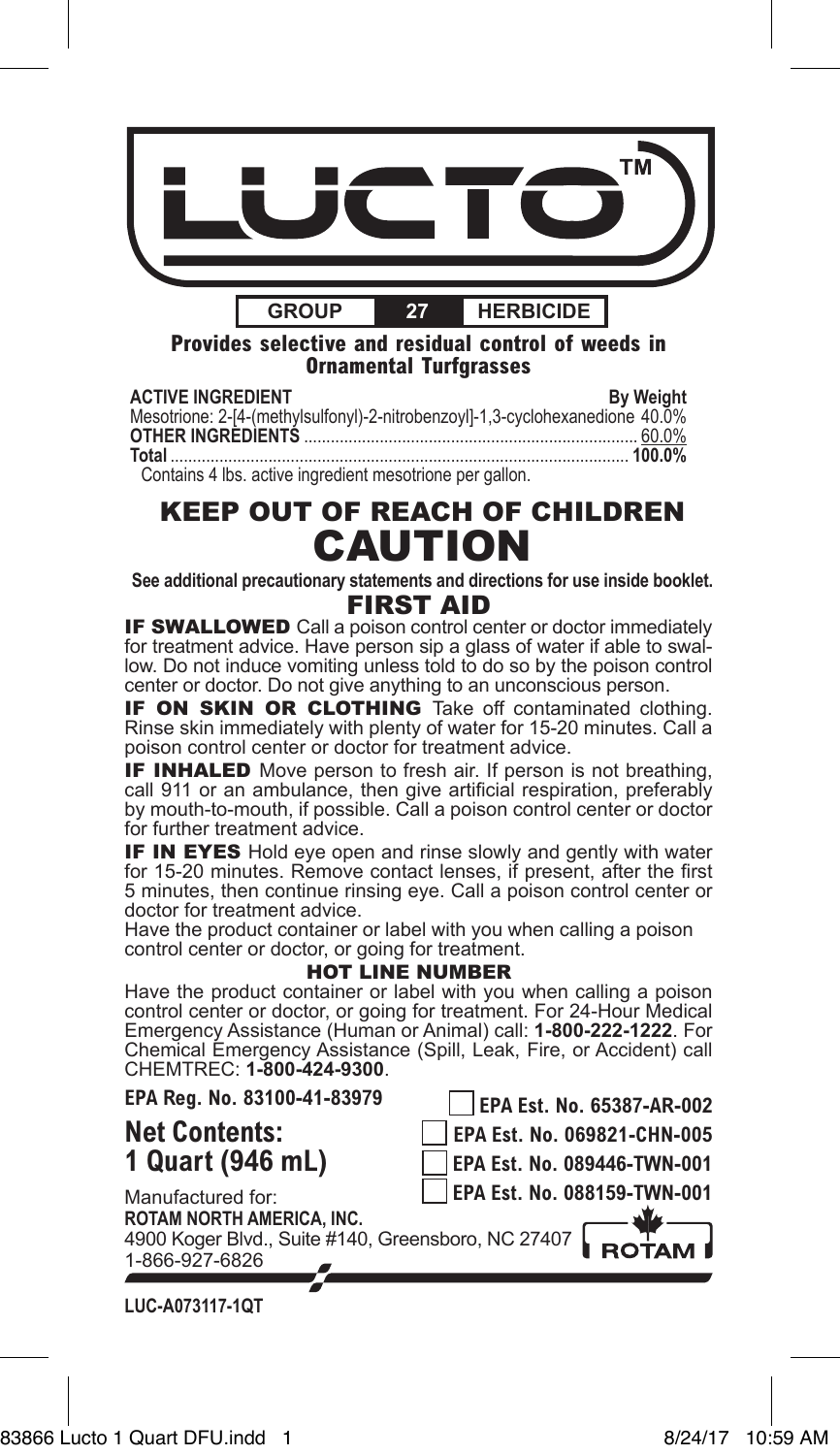# TABLE OF CONTENTS

| <b>FIRST AID</b>                                                             | 1                        |
|------------------------------------------------------------------------------|--------------------------|
| <b>PRECAUTIONARY STATEMENTS</b>                                              | $\mathbf{2}$             |
| <b>DIRECTIONS FOR USE</b>                                                    | 3                        |
| <b>AGRICULTURAL USE REQUIREMENTS</b>                                         | 3                        |
| <b>NON-AGRICULTURAL USE REQUIREMENTS</b>                                     | 4                        |
| <b>PRODUCT USE INFORMATION</b>                                               | 4                        |
| <b>TURFGRASS SPECIES &amp; APPLICATION RATES</b>                             | 5                        |
| <b>RESISTANCE MANAGEMENT</b>                                                 | 6                        |
| <b>APPLICATION INSTRUCTIONS</b>                                              | 6                        |
| <b>WEEDS CONTROLLED WITH PRE-EMERGENCE</b><br><b>APPLICATIONS</b>            | $\overline{\phantom{a}}$ |
| <b>WEEDS CONTROLLED USING POST-EMERGENCE</b><br><b>APPLICATIONS</b>          | 8                        |
| <b>STORAGE AND DISPOSAL</b>                                                  | 11                       |
| <b>CONDITIONS OF SALE AND LIMITATION OF</b><br><b>WARRANTY AND LIABILITY</b> | 12                       |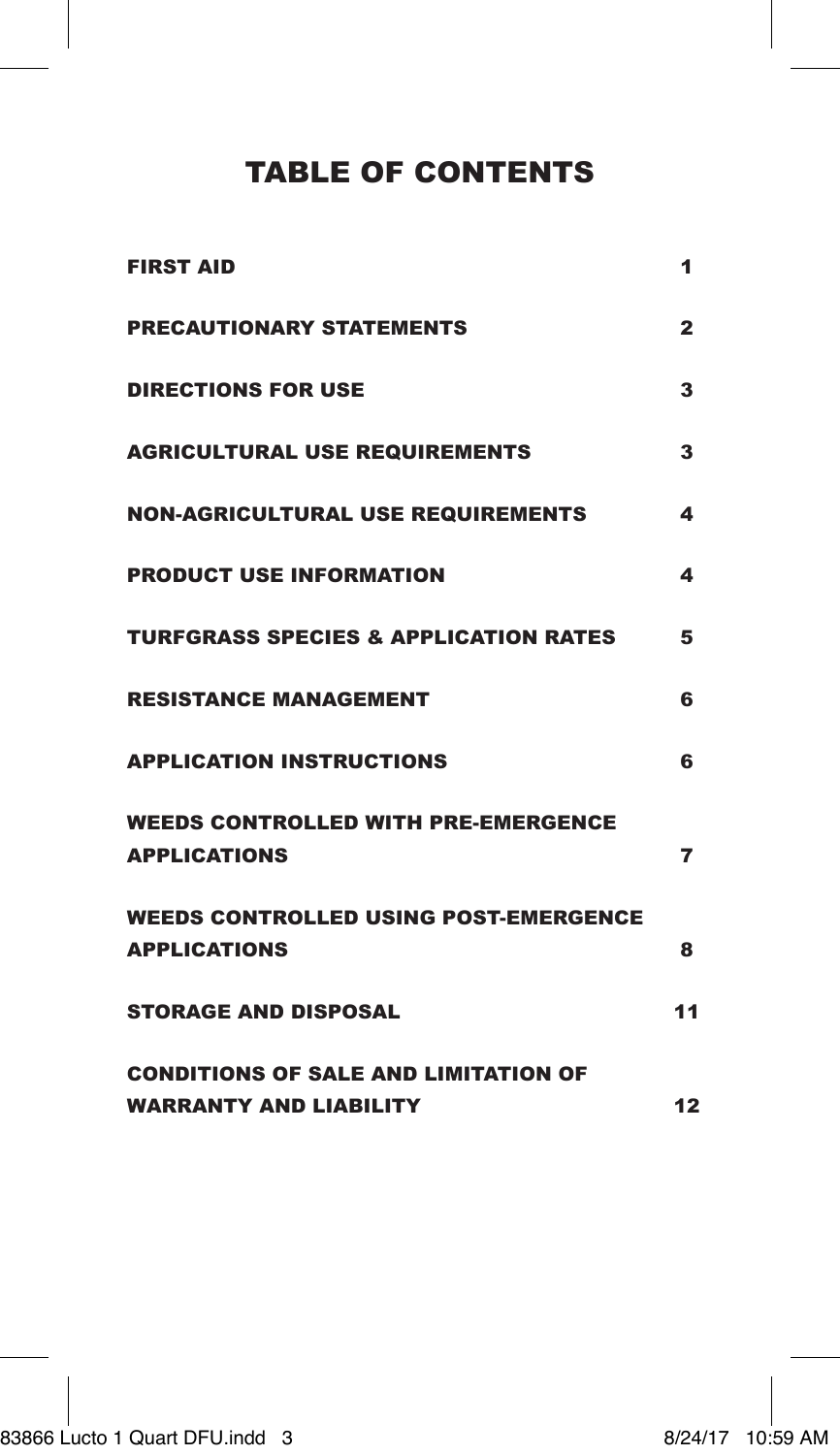| <b>FIRST AID</b>                                                                                                                                                                                                                                                                                                                                  |                                                                                                                                                                                                                                                                                                  |  |  |  |
|---------------------------------------------------------------------------------------------------------------------------------------------------------------------------------------------------------------------------------------------------------------------------------------------------------------------------------------------------|--------------------------------------------------------------------------------------------------------------------------------------------------------------------------------------------------------------------------------------------------------------------------------------------------|--|--|--|
| <b>IF SWALLOWED</b>                                                                                                                                                                                                                                                                                                                               | Call a poison control center or<br>doctor immediately for treatment<br>advice.<br>Have person sip a glass of water if<br>٠<br>able to swallow.<br>Do not induce vomiting unless told<br>to do so by the poison control center<br>or doctor.<br>Do not give anything to an<br>unconscious person. |  |  |  |
| IF ON SKIN OR<br><b>CLOTHING</b>                                                                                                                                                                                                                                                                                                                  | Take off contaminated clothing.<br>Rinse skin immediately with plenty<br>of water for 15-20 minutes.<br>Call a poison control center or<br>٠<br>doctor for treatment advice.                                                                                                                     |  |  |  |
| <b>IF INHALED</b>                                                                                                                                                                                                                                                                                                                                 | Move person to fresh air.<br>If person is not breathing, call 911<br>٠<br>or an ambulance, then give artificial<br>respiration, preferably by mouth-to-<br>mouth, if possible.<br>Call a poison control center or<br>doctor for further treatment advice.                                        |  |  |  |
| <b>IF IN EYES</b>                                                                                                                                                                                                                                                                                                                                 | Hold eye open and rinse slowly and<br>٠<br>gently with water for 15-20 minutes.<br>Remove contact lenses, if present.<br>after the first 5 minutes, then<br>continue rinsing eye.<br>Call a poison control center or<br>doctor for treatment advice.                                             |  |  |  |
| Have the product container or label with you when calling a<br>poison control center or doctor, or going for treatment.                                                                                                                                                                                                                           |                                                                                                                                                                                                                                                                                                  |  |  |  |
| <b>HOT LINE NUMBER</b><br>Have the product container or label with you when calling a<br>poison control center or doctor, or going for treatment. For<br>24-Hour Medical Emergency Assistance (Human or Animal)<br>call: 1-800-222-1222. For Chemical Emergency Assistance<br>(Spill, Leak, Fire, or Accident) call CHEMTREC: 1-800-424-<br>9300. |                                                                                                                                                                                                                                                                                                  |  |  |  |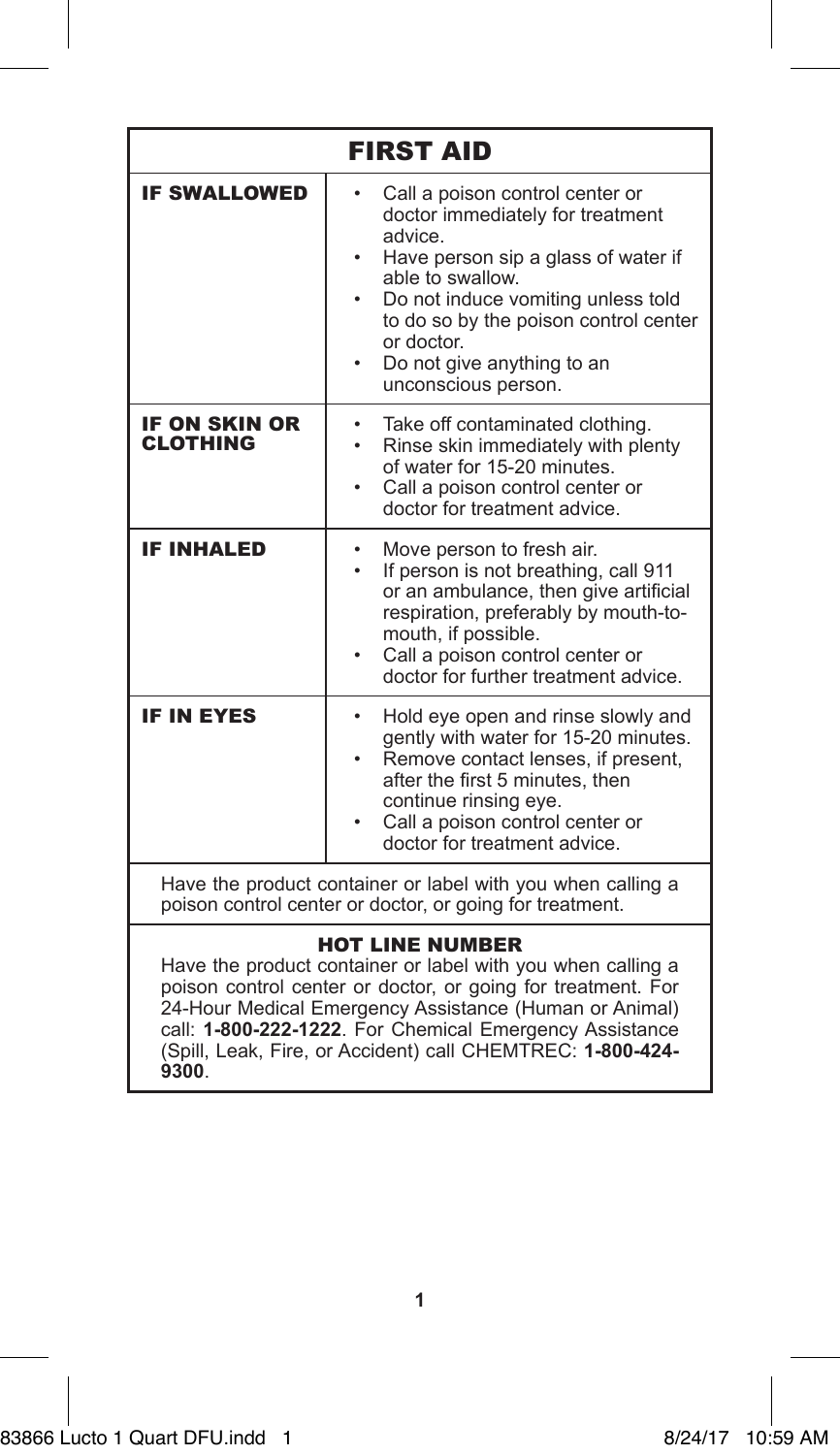### PRECAUTIONARY STATEMENTS Hazards to Humans and Domestic Animals CAUTION

Harmful if swallowed, or absorbed through skin. Avoid contact with skin, eyes, or clothing. Wash thoroughly with soap and water after handling and before eating, drinking, chewing gum, using tobacco, or using the toilet. Remove and wash contaminated clothing before reuse.

#### Personal Protection Equipment (PPE) **Applicators and Other Handlers must wear:**

- Long-sleeved shirt and long pants
- Shoes plus socks
- Chemical-resistant gloves (e.g., barrier laminate, butyl rubber, nitrile rubber, neoprene rubber, natural rubber, polyethylene, polyvinyl chloride (PVC), or Viton ≥ 14 mils)

Follow manufacturer's instructions for cleaning/maintaining PPE. If no such instructions for washables exist, use detergent and hot water. Keep and wash PPE separately from other laundry.

#### USER SAFETY RECOMMENDATIONS

#### **Users should:**

- Wash hands thoroughly with soap and water after handling and before eating, drinking, chewing gum, using tobacco, or using the toilet.
- Remove clothing/PPE immediately if pesticide gets inside. Then wash thoroughly and put on clean clothing. Remove and wash contaminated clothing before reuse.
- Remove PPE immediately after handling this product. Wash the outside of gloves before removing. As soon as possible, wash thoroughly and change into clean clothing.

#### Engineering Control Statements

When handlers use closed systems or enclosed cabs in a manner that meets the requirements listed in the Worker Protection Standard (WPS) for agricultural pesticides [40 CFR 170.240(d)(4-6)], the handler PPE requirements may be reduced or modified as specified in the WPS.

#### Environmental Hazards

Do not apply directly to water or to areas where surface water is present, or to intertidal areas below the mean high water mark. Do not contaminate water when disposing of equipment wash water or rinsate.

#### Surface Water Advisory

This product may contaminate water through drift or spray in wind. This product has a high potential for runoff for several weeks after application. Poorly draining soils and soils with shallow water tables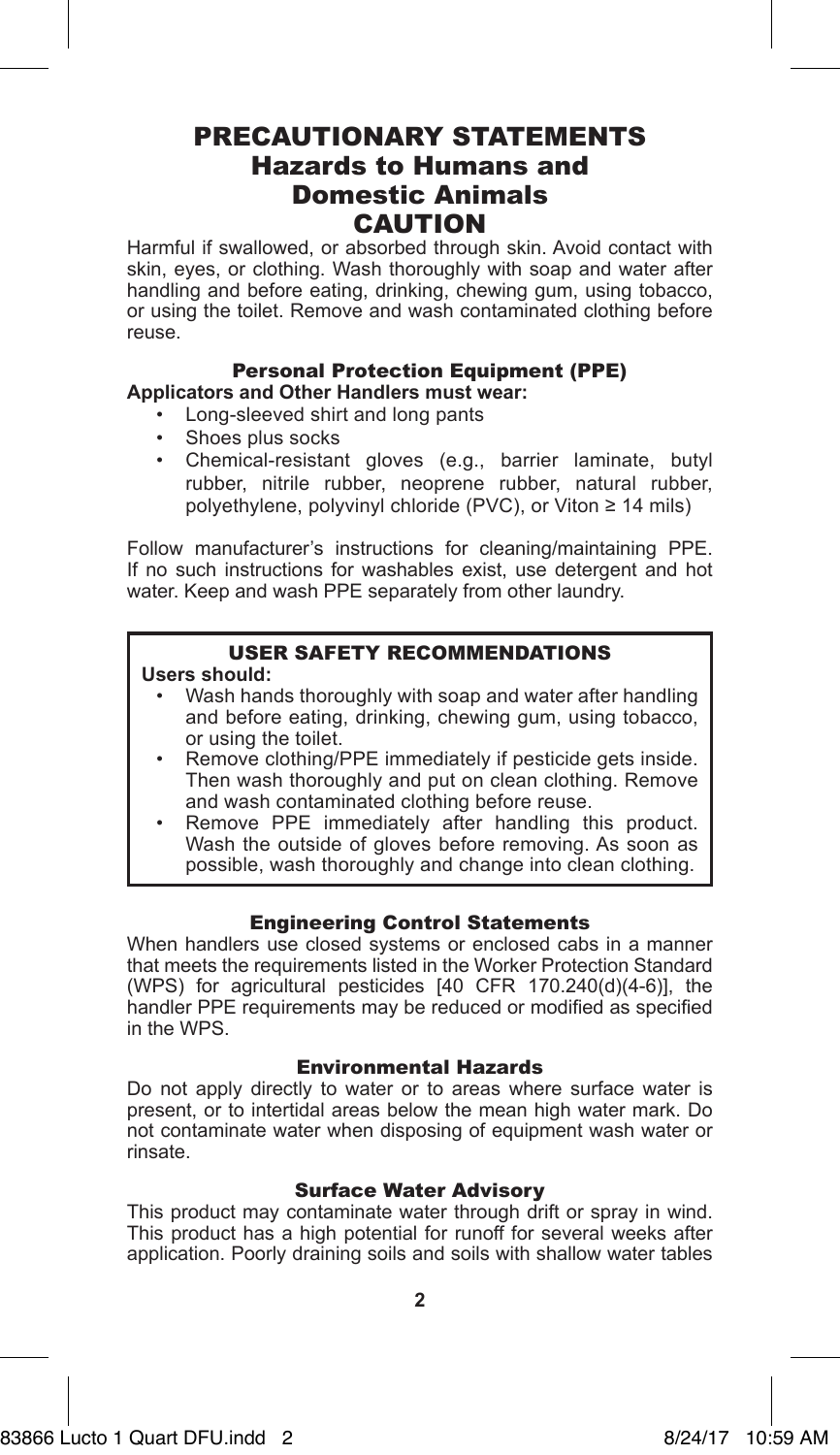are more prone to produce runoff that contains this product. A level, well maintained vegetative buffer strip between areas to which this product is applied and surface water features such as ponds. streams, and springs will reduce the potential for contamination of water from runoff. Runoff of this product will be reduced by avoiding applications when rainfall is forecasted to occur within 48 hours. Sound erosion control practices will reduce this product's contribution to surface water contamination.

#### Physical and Chemical Hazards

Do not use or store near heat or open flame.

## DIRECTIONS FOR USE

It is a violation of Federal law to use this product in a manner inconsistent with its labeling.

Do not apply this product in a way that will contact workers or other persons, either directly or through drift. Only protected handlers may be in the area during application. For any requirements specific to your State or Tribe, consult the agency responsible for pesticide regulation.

#### AGRICULTURAL USE REQUIREMENTS

Use this product only in accordance with its labeling and the Worker Protection Standard, 40 CFR Part 170. This Standard contains requirements for the protection of agricultural workers on farms, forests, nurseries, and greenhouses, and handlers of agricultural pesticides. It contains requirements for training, decontamination, notification, and emergency assistance. It also contains specific instructions and exceptions pertaining to the statements on this label about personal protective equipment (PPE) and restricted-entry interval. The requirements in this box only apply to uses of this product that are covered by the Worker Protection Standard.

#### **Do not enter or allow worker entry into treated areas during the restricted-entry interval (REI) of 12 hours.**

PPE required for early entry to treated areas that is permitted under the Worker Protection Standard and that involves contact with anything that has been treated, such as plants, soil or water, is:<br>COVE

#### • coveralls

- shoes plus socks
- chemical resistance gloves (barrier laminate, butyl rubber, nitrile rubber, neoprene rubber, natural rubber, polyethylene, polyvinyl chloride (PVC), or Viton ≥14 mils)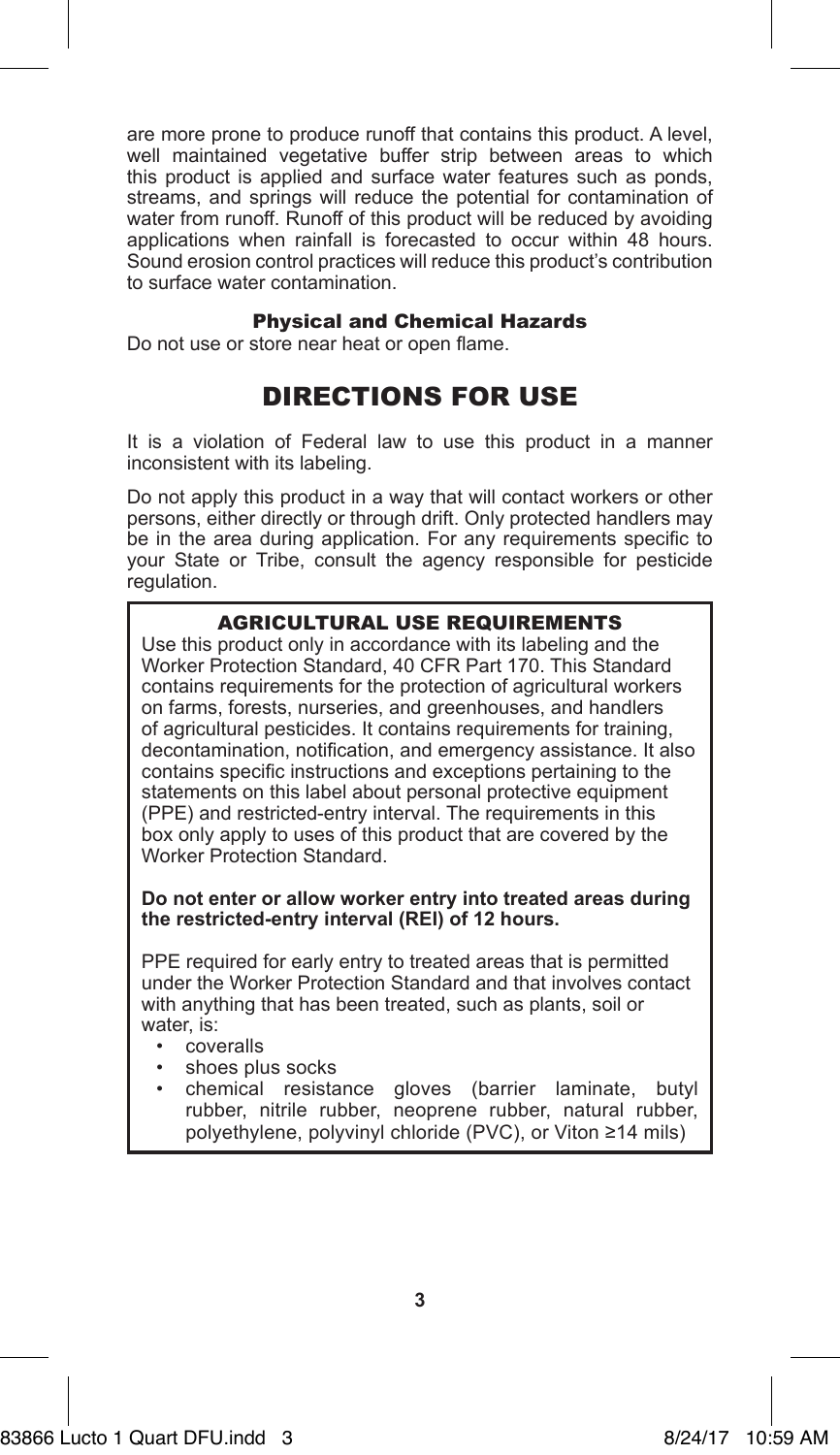#### NON-AGRICULTURAL USE REQUIREMENTS

The requirements in this box apply to uses of this product that are NOT within the scope of the Worker Protection Standard for agricultural pesticides (40 CFR Part 170). The WPS applies when this product is used to produce agricultural plants on farms, forests, nurseries, or greenhouses.

**Do not enter treated areas without protective clothing until sprays have dried.**

#### LUCTO PRODUCT USE INFORMATION

Make pre- and post-emergence applications to provide selective contact and residual control of turfgrass weeds. If applied preemergence, **LUCTO** is absorbed during weed emergence from the soil. Pre-emergence activity and control will be reduced in dry soil conditions. Activate **LUCTO** with 0.15 inches of irrigation if rain doesn't fall within 10 days of applying **LUCTO**. Post-emergent control is obtained through soil absorption and contact with foliage. Growth ceases, weeds whiten from loss of chlorophyll, and die within three weeks. Repeat application of **LUCTO** after 2-3 weeks to improve post-emergence weed control. Use a non-ionic surfactant with **LUCTO** when making post-emergence applications.

**LUCTO** treatments cause temporary whitening of foliage during treatment. Whitening typically occurs 5-7 days after application and lasts for several weeks. A second application to the same site will cause less whitening of plant tissue.

LUCTO controls weeds prior to and during seeding of certain turfgrasses during turf renovation (see New Seedings). If applying **LUCTO** pre-emergence application to established turf, tank mix **LUCTO** with other pre-emergence herbicides such as Barricade® 65WG for longer residual and broad spectrum control.

#### Approved Use Sites

LUCTO is approved for use on commercial and residential turfgrasses. Non-crop area use sites include golf courses, sod farms\*, athletic fields, parks, residential and commercial properties, cemeteries, airports, and lawns.

**\*Not for use in Arizona on grass grown for sod.**

#### **Use Precautions:**

Apply **LUCTO** at reduced rates of 4 fl. oz./A or less if tank mixing with atrazine, bentazon, or simazine. Before tank mixing **LUCTO** with other herbicides, conduct a compatibility, safety, and efficacy test prior to treating larger areas. See tank mix partner labels for directions and precautions. The most restrictive directions of the tank mix partner label apply.

It is the pesticide user's responsibility to ensure that all products are registered for the intended use. Read and follow the applicable restrictions and limitations and directions for use on all product labels involved in tank mixing. Users must follow the most restrictive directions for use and precautionary statements of each product in the tank mixture.

To avoid injury to sensitive plants, thoroughly clean application equipment after use.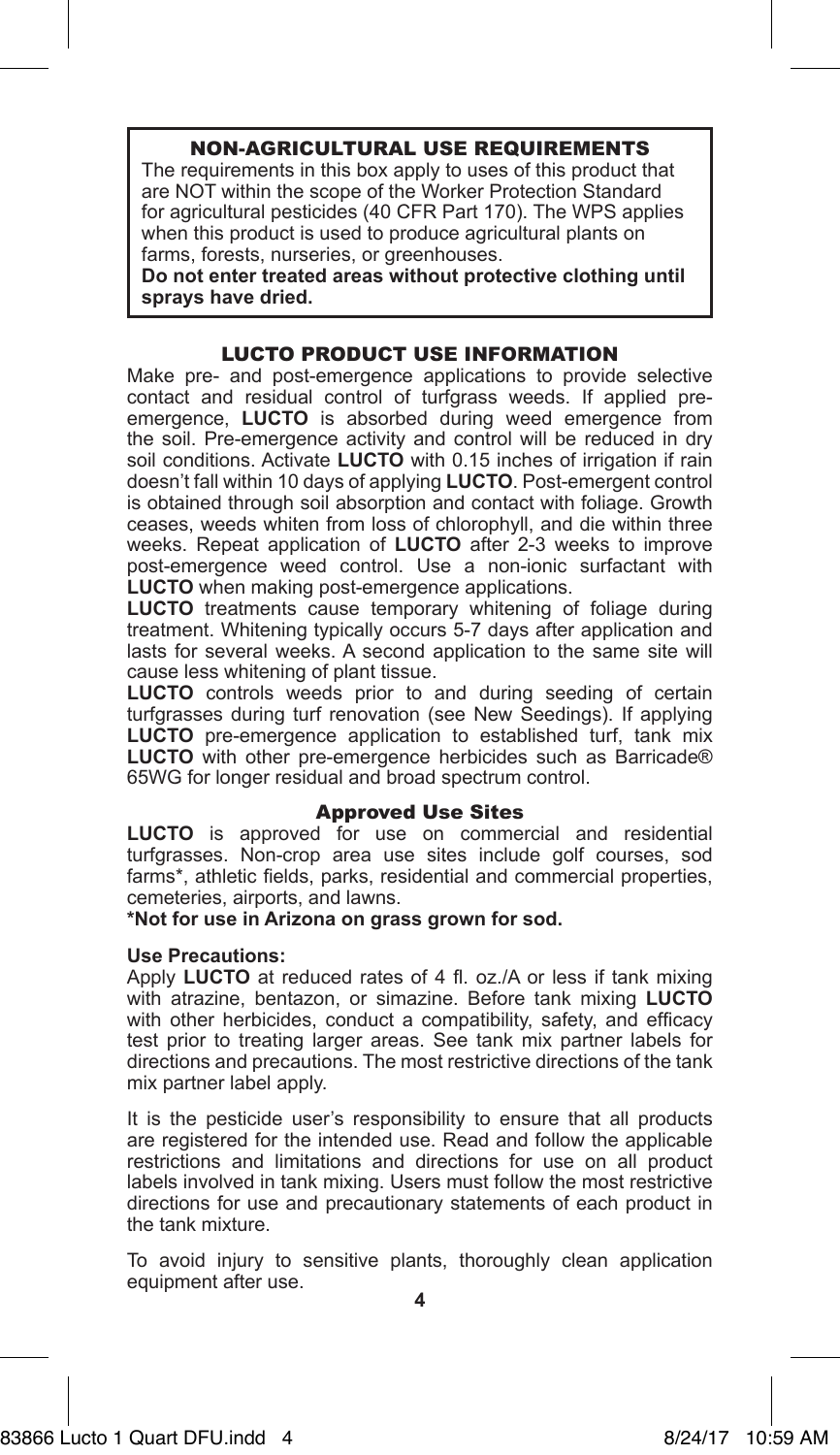To avoid injury to sensitive species, keep traffic out of treated areas until sprays have dried; irrigate soil lightly to move LUCTO from turf foliage before resuming normal irrigation.

#### **Use Restrictions:**

- Residential Lawns: Do not make broadcast applications of **LUCTO** for pre- and post-emergent weed control unless the residential lawn is being reseeded and/or renovated as whitening of some turfgrasses may occur.
- DO NOT overspray or allow spray to drift to ornamentals or flower beds and gardens. Roses and daylilies are particularly sensitive to **LUCTO**.
- DO NOT apply more than 16 oz. **LUCTO** (or 0.50 lb. mesotrione per acre per year) per acre per year or per crop whichever is shorter.
- DO NOT plant any crop other than turfgrass for 18 months post-application to avoid turfgrass injury.
- DO NOT apply organophosphate or carbamate insecticides within 7 days of applying **LUCTO**.
- DO NOT apply **LUCTO** through any type of irrigation system.
- DO NOT make aerial applications of **LUCTO**.
- DO NOT use clippings treated with **LUCTO** to mulch trees or vegetable/flower gardens.
- DO NOT apply **LUCTO** product on Bentgrass, *Poa annua*, kikuyugrass, zoysiagrass, seashore paspalum and bermudagrass if plant injury is unacceptable. Maintain a 5-foot buffer between treated areas and bentgrass or *Poa annua* greens.
- DO NOT apply **LUCTO** over the top of exposed roots of trees and ornamentals.
- Do not apply **LUCTO** to golf course putting greens; maintain a minimum of a 5-foot buffer between putting greens and treated areas.

| <b>Turfgrass Species &amp; Application Rates</b>                                                                                                            |                                               |  |  |
|-------------------------------------------------------------------------------------------------------------------------------------------------------------|-----------------------------------------------|--|--|
| <b>Species</b>                                                                                                                                              | <b>Application Rate</b><br>(FI. Oz. per Acre) |  |  |
| Kentucky bluegrass (Poa pertensis)<br>Centipedegrass (Eremochloa<br>ophiuroides)<br>Buffalograss (Buchloe dactyloides)<br>Tall fescue (Festuca arundinacea) | $5 - 8$                                       |  |  |
| Perennial ryegrass* (Lolium perenne)<br>Fine fescue* (creeping red, chewings<br>and hard)<br>Festuca spp.                                                   | 5                                             |  |  |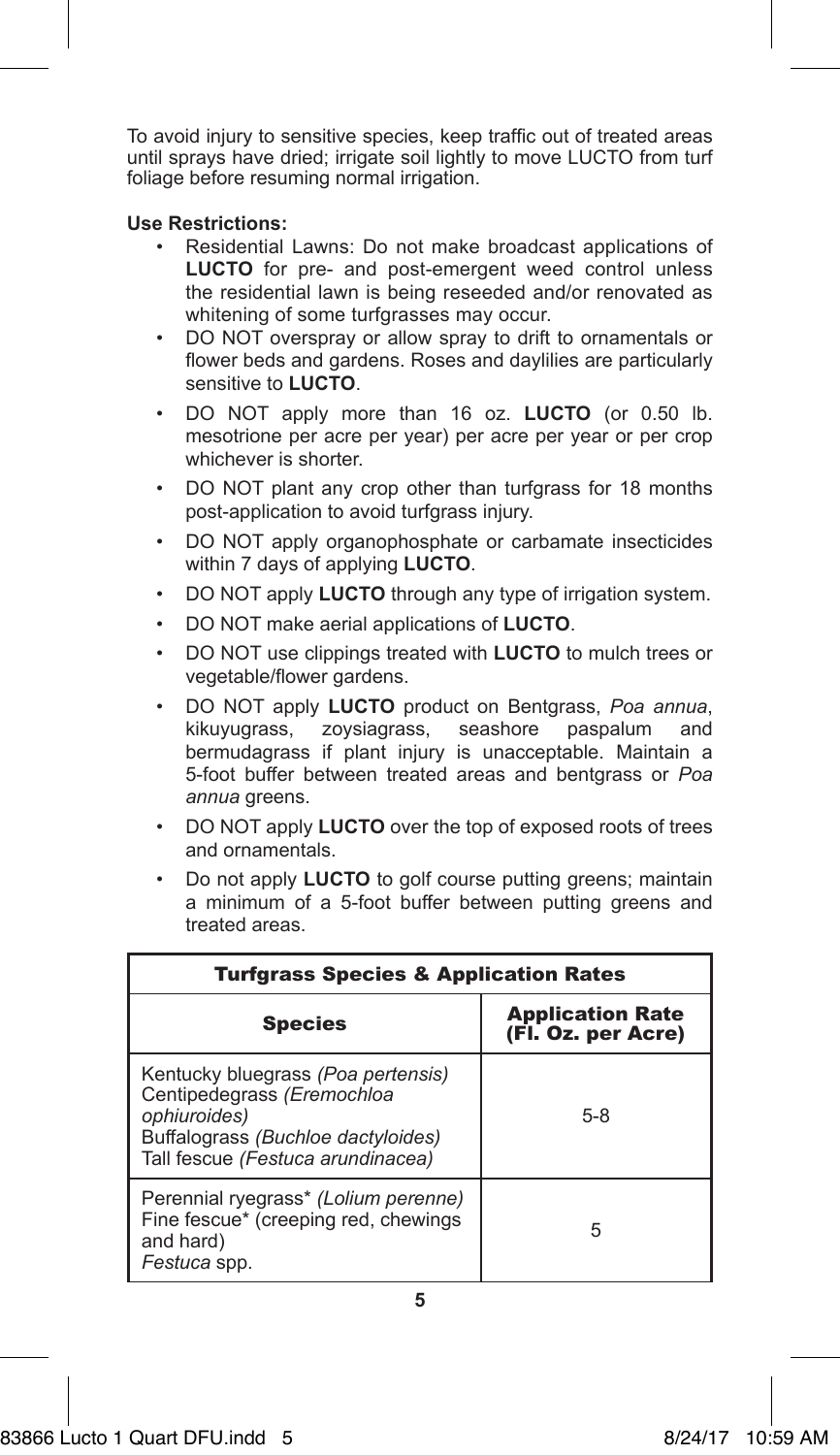| <b>Turfgrass Species &amp; Application Rates Cont.</b>           |                                                |  |  |
|------------------------------------------------------------------|------------------------------------------------|--|--|
| <b>Species</b>                                                   | <b>Application Rate<br/>(Fl. Oz. per Acre)</b> |  |  |
| St. Augustinegrass* (grown for sod)<br>(Stenotaphrum secundatum) |                                                |  |  |

\*See additional rate instructions below.

#### RESISTANCE MANAGEMENT

There is no known resistance to **LUCTO** and no known instances of cross-resistance between mesotrione, a Group 27 HPPD inhibitor, (the active ingredient in **LUCTO**) and other classes of herbicides. Do not apply less than the specified label instructions of **LUCTO** and rotate to a herbicide product with a different mode of action to prevent the occurrence of weed resistance, and the maximum number of applications and/or rate of product has been met and weeds are not controlled.

#### APPLICATION INSTRUCTIONS

#### **Pre-Emergence Applications:**

Apply 4-8 fl. oz. **LUCTO** per acre in 30 gallons of water per acre prior to seed germination yet as close to seed germination as possible. Combine **LUCTO** with another pre-emergence herbicide such as Barricade 65WG for extended control of crabgrass and foxtail.

#### **Pre-Emergence Application Precautions:**

**LUCTO** is more effective on established turf when applied postemergence unless it is combined with another soil active herbicide.

#### **Pre-Emergence Application Restrictions:**

DO NOT exceed 5 fl. oz. (0.16 lb. AI/A) **LUCTO** per acre per application to perennial ryegrass, fine fescues, or mixed stands that consist of >50% perennial ryegrass and/or fine fescue.

St. Augustinegrass sod restriction: DO NOT exceed 4 fl. oz. (0.13 lb. AI/A) **LUCTO** per acre.

#### **Application Instructions to New Seedings/New Lawns**

Apply 5-8 fl. oz. **LUCTO** per acre in 30 gallons of water per acre prior to or after seeding of turfgrass species listed below, except fine fescue. Applying **LUCTO** to fine fescue can reduce grass density. **LUCTO** is effective on grass seed blends that contain <20% by weight hard/fine fescue. For optimal control, apply **LUCTO** at grass seeding or as close to seeding as possible.

#### **New Seedings/New Lawns Restrictions:**

Do not spray LUCTO on newly germinated turfgrass. Delay application until grass has been mowed 2-4 times and/or 4 weeks post-emergence (whichever is longer).

#### **Post-Emergence Application Instructions:**

Apply 4-8 fl. oz. **LUCTO** per acre in 30 gallons of water per acre with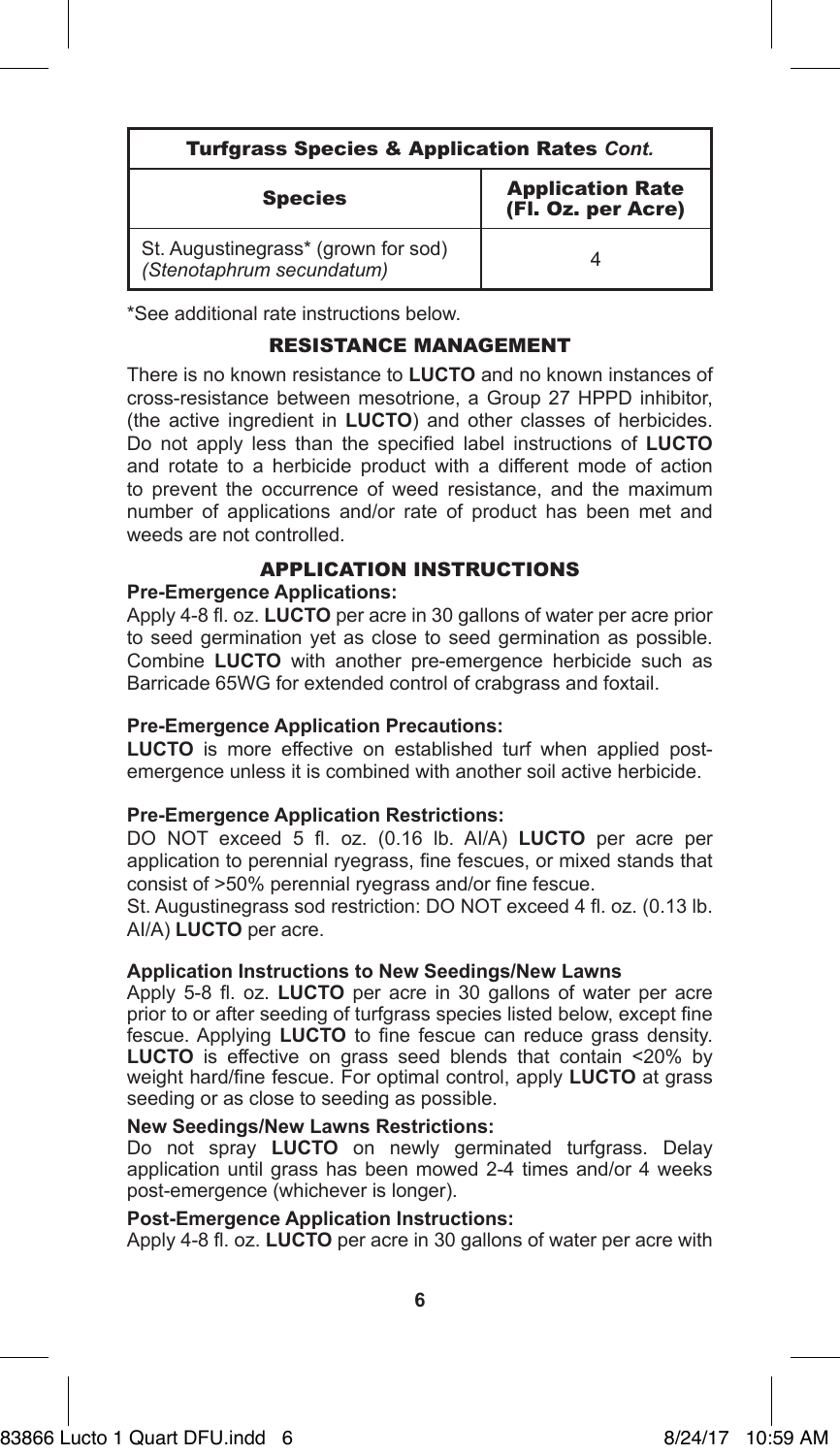a NIS surfactant. Repeat application 2-3 weeks later for optimal weed control. Apply to young, actively growing weeds.

#### **Post-Emergence Application Precautions:**

Moisture stress and application to mature weeds can reduce herbicide efficacy.

#### **Bentgrass (***Agrostis* **spp.)/Nimbleweed** *(Muhlenbergia schreberi)* **Control:**

Apply 5 fl. oz. **LUCTO** per acre in 30 gallons of water per acre combined with a NIS surfactant at 2-3 week intervals for a maximum of three applications. For optimal Bentgrass control, apply **LUCTO** in late summer/early fall just prior to new growth.

#### **St. Augustinegrass (Sod uses only) and Centipedegrass Treatment:**

Apply **LUCTO** to established turf ONLY.

#### **St. Augustinegrass (Sod uses only) and Centipedegrass Restrictions:**

DO NOT exceed 4 fl. oz. (0.13 lb. AI/A) **LUCTO** if tank mixing with Atrazine or Simazine.

DO NOT exceed 0.5 lb. atrazine or simazine active ingredient. See atrazine/simazine labels for precautions and restrictions.

#### **Dormant Bermudagrass Application Instructions:**

Apply 5 fl. oz. per acre **LUCTO** to control winter weeds listed in the Weeds Controlled table below. Repeat application 2-3 weeks later. Applying **LUCTO** to semi-dormant turf will cause bermudagrass whitening.

| <b>Spot Applications Instructions:</b> |                                 |                                  |                                             |  |
|----------------------------------------|---------------------------------|----------------------------------|---------------------------------------------|--|
| <b>Spray Mix</b>                       | <b>Application</b><br>Rate      | Rate of<br><b>LUCTO</b>          | <b>Rate of NIS</b><br>adjuvant              |  |
| 2 gallons                              | 1 gallon per<br>$1,000$ sq. ft. | 1 teaspoon<br>$0.17$ oz.<br>5 mL | 3 teaspoons<br>$0.5$ oz.<br>$15 \text{ mL}$ |  |

#### **Spot Application Restrictions:**

DO NOT apply more than 16 oz. **LUCTO** per acre per year or per crop (equivalent to 0.5 lb. mesotrione per acre per year), whichever is shorter.

## WEEDS CONTROLLED WITH PRE-EMERGENCE APPLICATIONS OF LUCTO

Apply **LUCTO** with a grass pre-emergence herbicide such as Barricade 65WG Herbicide, except when used to control weeds in new seedings. **LUCTO** will control the following weeds using pre-emergence application: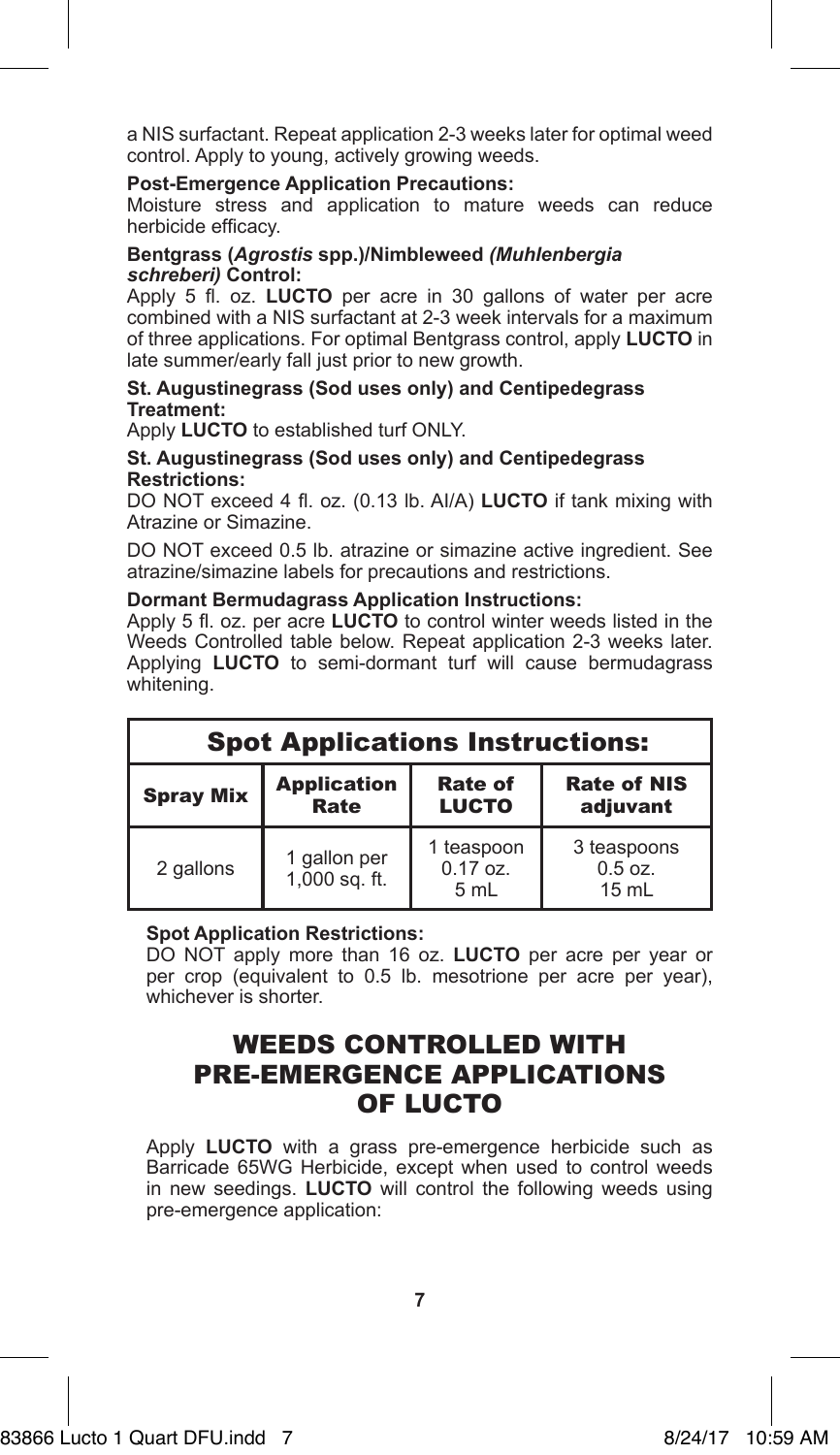#### WEEDS CONTROLLED – PRE-EMERGENCE APPLICATIONS

Barnyardgrass *(Echinochloa crusgalli)*

Bentgrass *(Creeping) (Agrostis stolonifera)*

Bluegrass *(Annual) (Poa annua)\**

Buckhorn Plantain *(Plantago Ianceloata)*

Carpetweed *(Mollugo verticillata)*

Chickweed (Common) *(Stellaria media)*

Chickweed (Mouseear) *(Cerastium vulgatum)*

Clover (Large Hop) *(Trifolium aureum)*

Clover (White) *(Trifolium repens)*

Crabgrass (Large) *(Digitaria sanguinalis)*

Crabgrass (Smooth) *(Digitaria ischaemum)*

Crabgrass (Southern) *(Digitaria ciliaris)*

Foxtail (Yellow) *(Setaria glauca)*

Galinsoga *(Galinsoga ciliate)*

Lambsquarters *(Chenopodium album)*

Pigweed (Redroot) *(Amaranthus retroflexus)*

Pigweed (Smooth) *(Amaranthus hybridus)*

Purslane (Common) *(Portulaca oleracea)*

Shepherd's purse *(Capsella bursa-pastoris)*

Smartweed (Pale) *(Polygonum lapathifolium)*

Smartweed (Pennsylvania) *(Polygonum pensylvanicum)*

Speedwell (Persian) *(Veronica persica)*

Speedwell (Purslane) *(Veronica peregrine)*

Wild Carrot *(Daucus carota)*

\*Suppression only

## WEEDS CONTROLLED USING POST-EMERGENCE APPLICATION

Make a second application of **LUCTO** 2-3 weeks after initial treatment. For optimal weed control, add a NIS-type surfactant with **LUCTO** and apply to young, actively growing weeds. **LUCTO** controls the following weeds using post-emergence application: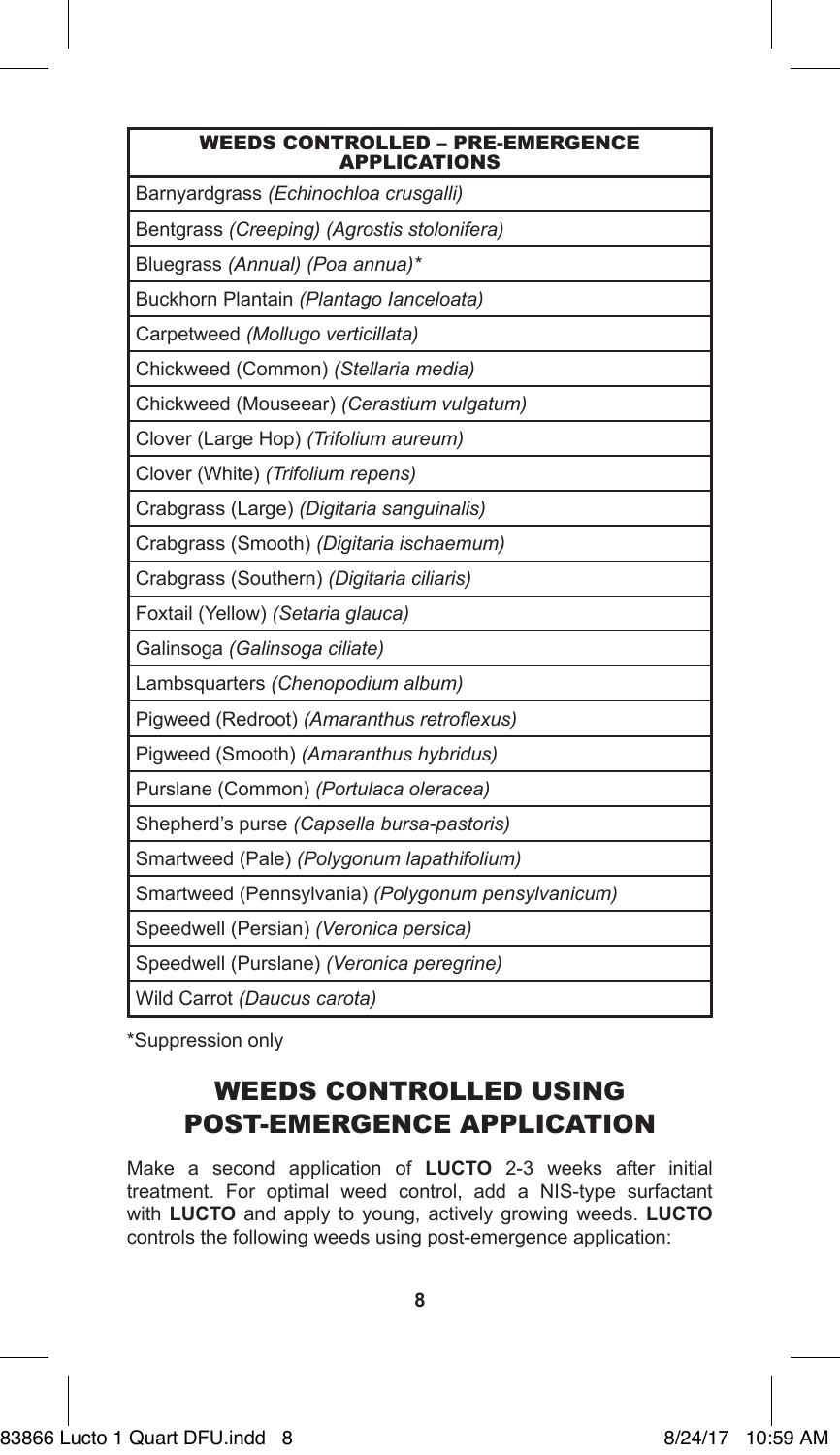#### WEEDS CONTROLLED – POST EMERGENCE APPLICATIONS

Barnyardgrass *(Echinochloa crusgalli)*

Bentgrass *(Creeping) (Agrostis stolonifera)*

Buckhorn Plantain *(Plantago Ianceloata)*

Carpetweed *(Mollugo verticillata)*

Chickweed (Common) *(Stellaria media)*

Chickweed (Mouseear) *(Cerastium vulgatum)*

Clover (Large Hop) *(Trifolium aureum)*

Clover (White) *(Trifolium repens)*

Crabgrass (Large) *(Digitaria sanguinalis)\**

Crabgrass (Smooth) *(Digitaria ischaemum)\**

Crabgrass (Southern) *(Digitaria ciliaris)\**

Curly dock (Rumex crispus)

Dandelion (Catsear) *(Hypochoeris radicata)*

Dandelion (Common) *(Taraxacum officinale)*

Florida Betony *(Stachys floridana)*

Florida Pusley *(Richardia scabra)*

Foxtail (Yellow) *(Setaria glauca)*

Galinsoga *(Galinsoga ciliate)*

Goosegrass *(Eleusine indica)\**

Ground Ivy *(Glechoma hederacea)*

Heal-All *(Prunella vulgaris)*

Henbit *(Lamium amplexicaule)*

Lambsquarters (Common) *(Chenopodium album)*

Lawn Burweed *(Soliva sessilis)*

Lovegrass (Tufted) *(Eragrostis pectinacea)*

Marestail *(Conyza Canadensis)*

Nimbleweed *(Muhlenbergia schreberi)*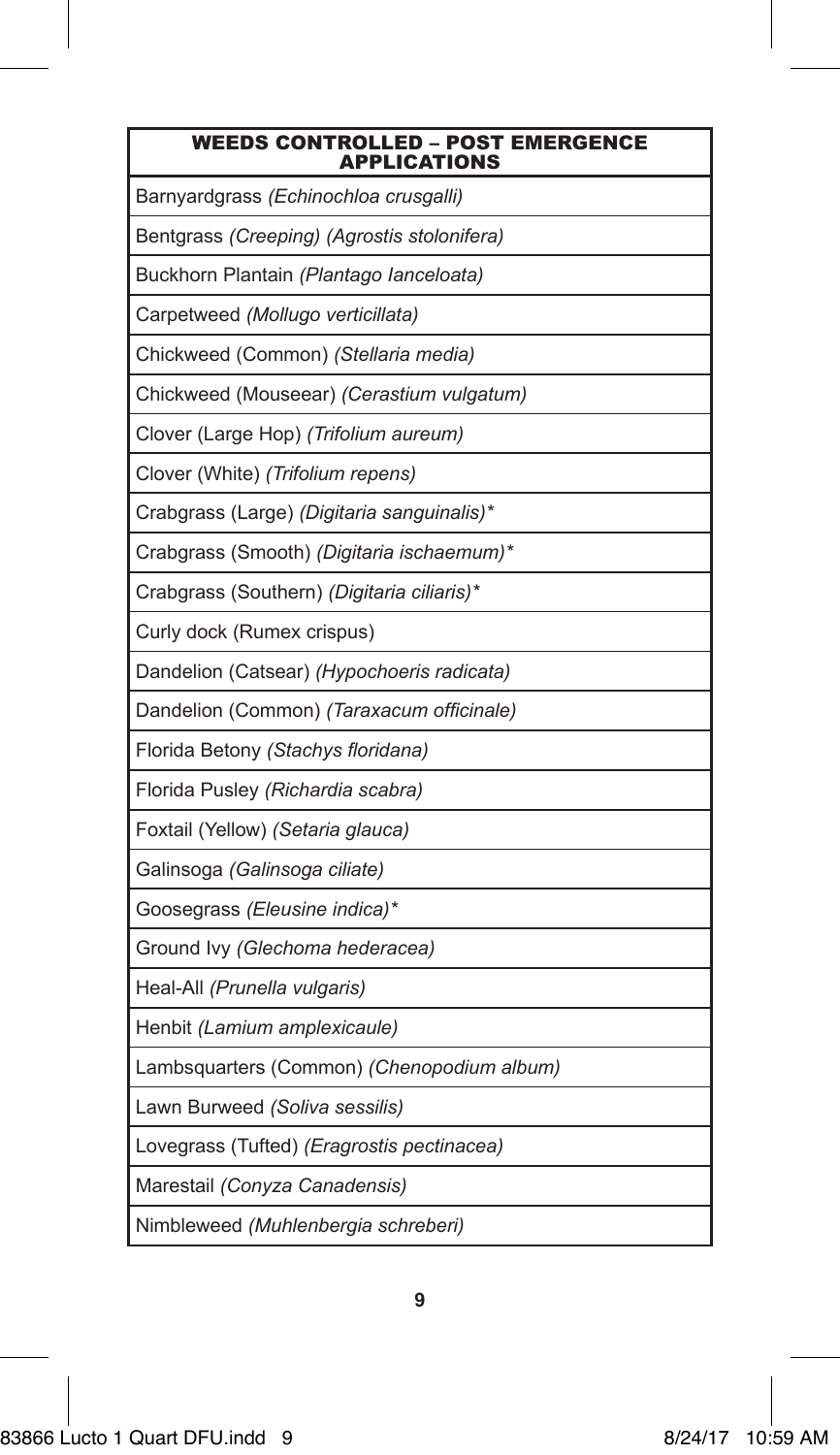#### WEEDS CONTROLLED – POST EMERGENCE APPLICATIONS *Cont.*

Nutsedge (Yellow) *(Cyperus esculentus)*

Oxalis (Oxalis stricta)

Pigweed (Redroot) *(Amaranthus retroflexus)*

Pigweed (Smooth) *(Amaranthus hybridus)*

Purslane (Common) *(Portulaca oleracea)*

Shepherd's purse *(Capsella bursa-pastoris)*

Smartweed (Pale) *(Polygonum lapathifolium)*

Smartweed (Pennsylvania) *(Polygonum pensylvanicum)*

Sowthistle *(Sonchus oleraceus)*

Swinecress *(Coronopus didymus)*

Thistle (Canada) *(Cirsium arvense)*

Verbena *(Verbena hastate)*

Wild Carrot *(Daucus carota)*

Wild Violet *(Viola pratincola)*

Windmillgrass *(Chloris verticillata)*

\*For optimal control, apply to less than 4 tiller crabgrass and goosegrass.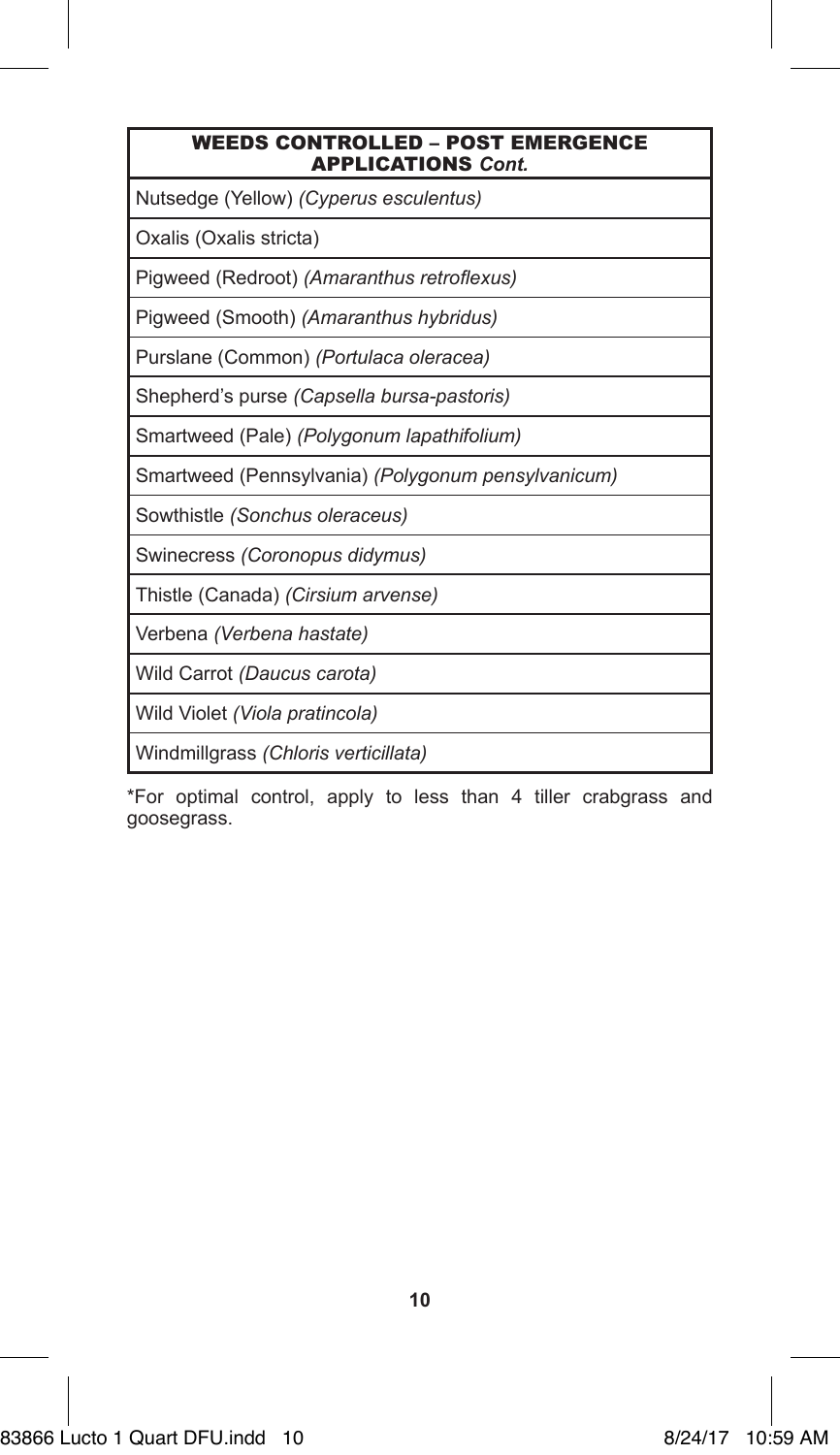# STORAGE AND DISPOSAL

Do not contaminate water, food, or feed by storage and disposal.

**Pesticide Storage:** Keep container tightly closed when not in use. Keep away from heat and flame. Do not store near seed, fertilizers, or foodstuffs. Can be stored at temperatures as low as minus 20°F.

**Pesticide Disposal:** Waste resulting from the use of this product may be disposed of on site or at an approved waste disposal facility. Open dumping is prohibited.

**Container Handling ≤ 5 Gallons:** Non-refillable container. Do not reuse or refill this container. Offer for recycling if available. Triple rinse container (or equivalent) promptly after emptying. Triple rinse as follows: Empty the remaining contents into formulation equipment. Fill the container 1/4 full with water. Replace and tighten closures. Tip container on its side and roll it back and forth, ensuring at least one complete revolution, for 30 seconds. Stand the container on its end and tip it back and forth several times. Turn the container over onto its other end and tip it back and forth several times. Empty the rinsate into formulation equipment or store rinsate for later use or disposal. Repeat this procedure two more times. Then offer for recycling if available or puncture and dispose of in a sanitary landfill, or by incineration, or, if allowed by state and local authorities, by burning. If burned, stay out of smoke.

**Container Handling ≥ 5 Gallons:** Refillable container. Refill this container with pesticide only. Do not use this container for any other purpose. Cleaning the container before final disposal is the responsibility of the person disposing of the container. Cleaning before refilling is the responsibility of the person refilling. To clean container before final disposal, empty the remaining contents from this container into application equipment or mix tank. Fill the container about 10 percent full with water. Agitate vigorously or recirculate water with the pump for 2 minutes. Pour or pump rinsate into application equipment or rinsate collection system. Repeat this rinsing procedure two more times. Then offer for recycling if available or puncture and dispose of in a sanitary landfill, or by incineration, or, if allowed by state and local authorities, by burning. If burned, stay out of smoke.